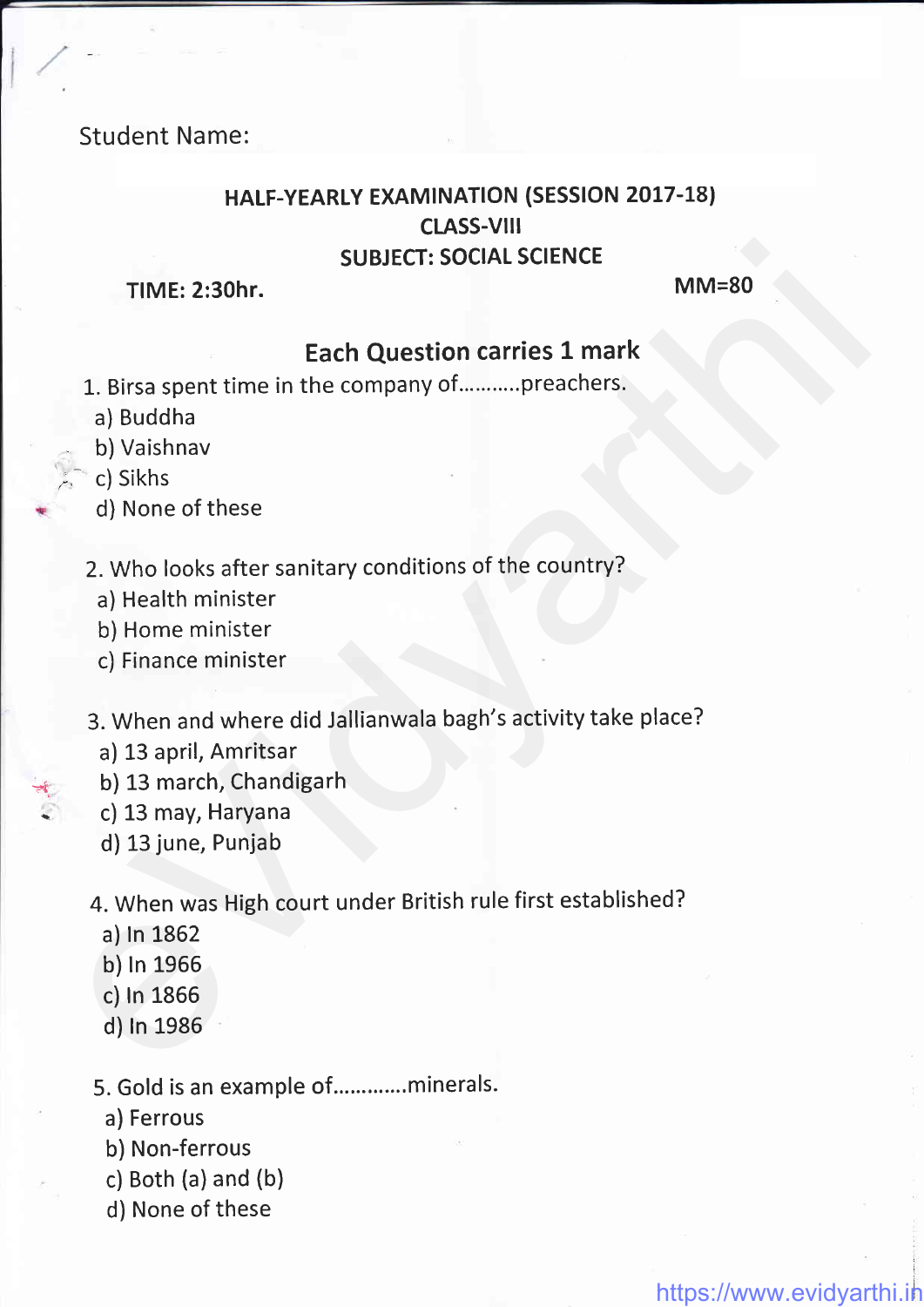# 7. Which one of the following is not a factor of soil formation?

- a) Time
- b) Soil texture
- c) Organic matter
- 8. Viticulture means
	- a) Growing of fruit and vegetable
	- b) Primitive farming
	- c) Growing of wheat
	- d) Cultivation of grapes
- 9. Golden Fibre refers to
	- a) Tea
- b) Cotton
- c) Jute

,

10. which are the right sequence of level of courts in increasing order? example of the state of the state of the state of the Spherimann (1) Pirinitive farming<br>
9. Golden Fibre refers to<br>
a) Teat<br>
a) Teat<br>
a) Teat<br>
10. Which are the right sequence of level of courts in increasing order?<br>
1 - I

- 1- lower court
- 2- High court
- 3- Supreme court
- a) L,2,3
- b) 3,2,L
- c)  $2,1,3$

# Each question carries 2 marks

- 11. What is resource conservation?
- 12. What is sustainable development?
- 13. Explain the system of "subsidiary Alliance"?
- 14. Suggest two ways to conserve water.
- 15. Define Domestic violence in brief.
- 16. Name the types of Parliament? Explain